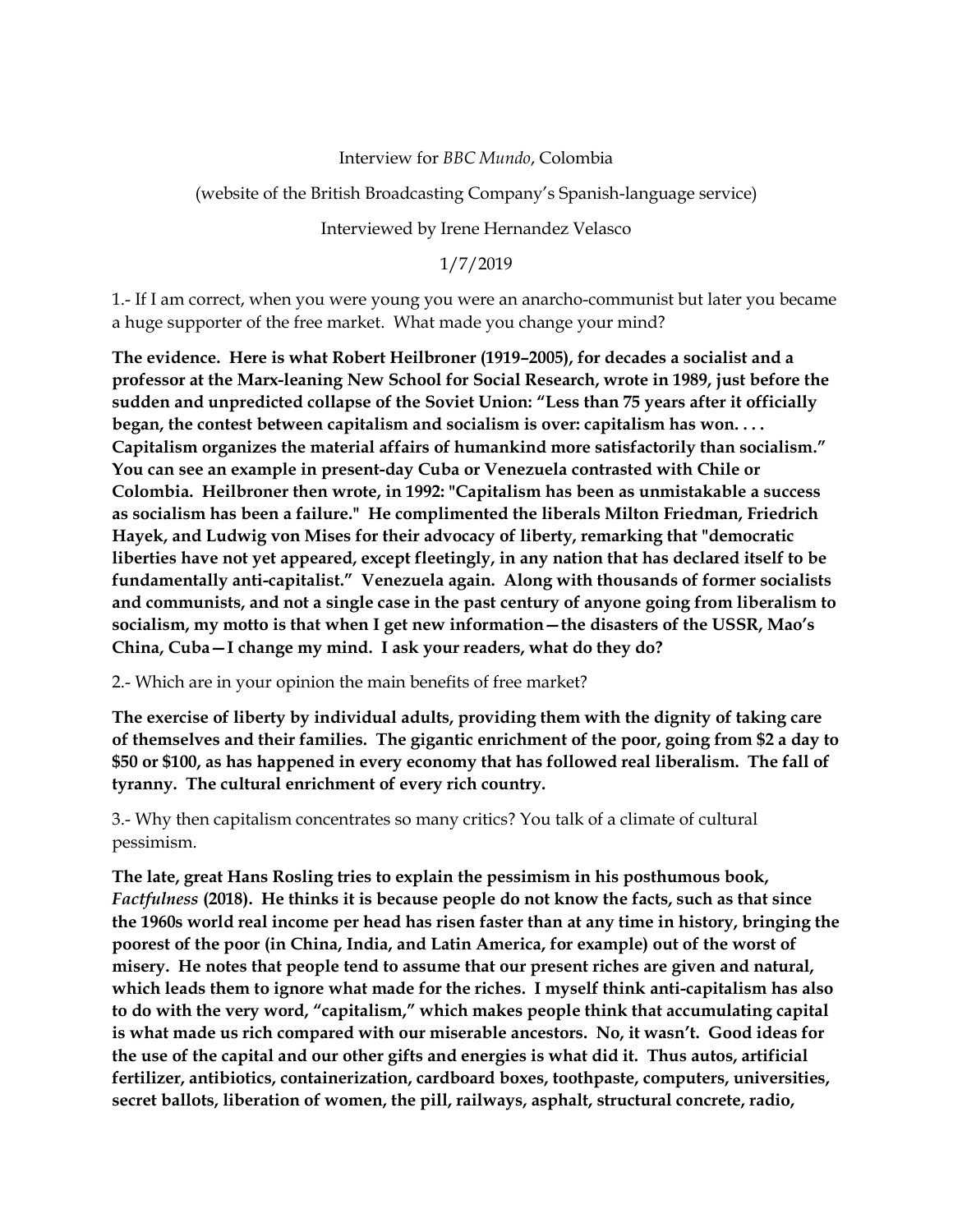**cheap steel, kerosene, forward markets, tractors, traffic lights, electricity generation, the internet, airplanes, mass newspapers from steam presses and cheap paper, and millions of other ideas, for which capital is sometimes necessary, sometimes not much.**

4.- What is your opinion of Mr. Trump economic policies, many of them clearly protectionist?

**He is a neo-fascist idiot, with the attention span and sexual impulses of a 14-year old boy. His economic policies he gets from the literal fascism ("new nationalism") of his advisors Stephen Bannon and Stephen Miller and on protectionism the economic foolishness of Peter Navarro. Navarro got his PhD from Harvard. I am thinking of turning mine back in, by way of protest.**

5.- In your book "Why Economics Can't Explain the Modern World" you argued that the unprecedented increase in human welfare in the 19th and 20th centuries, from 2 or 3 dollars per capita per day to over 100 dollars per day, is not merit of capitalist as such but of innovation. Could you please explain us this idea? Innovation and capitalism need each other, don't they?

**Innovation needs lots of things: air, laws, peace, water, sentient humans, the arrow of time. Capital is just one of the necessaries, and often not very important for the innovation. The modern university, invented at the University of Berlin in 1810, needs a few buildings, but mainly it is an organizational idea. We tend to think of the ill-named "capitalism" in terms of, say, railways, which do indeed need masses of capital up front. But good ideas get the capital to happen rather easily. Bad ideas, such as the high-speed railways now all over China on twenty-meter-high viaducts, get the capital by governmental compulsion and subsidy from compulsory taxes.**

6.- Which are the biggest defects of capitalism? Many studies, as the one of Thomas Piketty, alert that the gap between the rich and the poor is getting bigger and bigger…

**"Capitalism"—I prefer to call it "innovism"—has few defects. It takes the poor out of the worst of poverty, and gives their children opportunities to enter the middle class. In particular, inequality is not a defect of innovism. If the government lets people compete (it often does not), innovism in fact reduces inequality. Piketty is factually mistaken. Indeed, he admits so in his book, pointing out that the only countries in his study that have actually experienced rising inequality are Britain, the USA, and Canada. For the rest he is merely raising the** *fear***. The real gap between the rich and the poor has in fact dramatically declined since 1800, 1900, 1960, or any date you care to measure it from. The rich get an extra diamond bracelet. The poor get enough to eat. Which is more important? Real equality has increased, steadily. We should focus on raising the average, and the income of the poorest, not silly and ineffective schemes of grabbing money from the rich—which mainly ends up anyway in the hands of other rich people, or corrupt officials.**

7.- You have studied in depth the bourgeois. Is the middle class now in danger? How would it be in the middle term?

**No, the bourgeoisie is not in danger. It is rising in percentage and absolute terms worldwide. But the intellectuals hate it. They always have. Gustave Flaubert wrote to George Sands in 1867, "***Axiome: la haine du bourgeois est le commencement de la vertu***,"**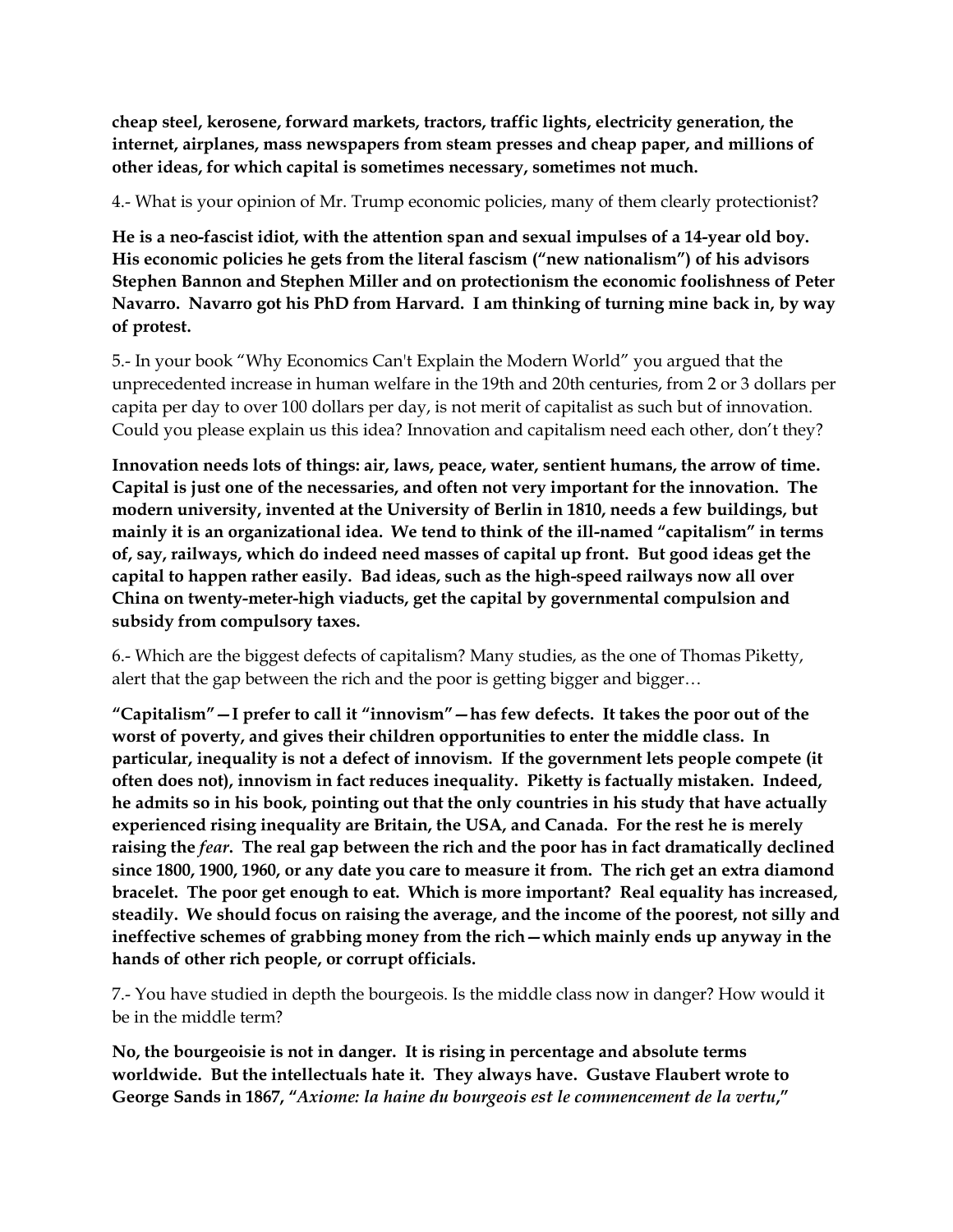**which is to say, it is an axiom that hatred of the bourgeois man is the beginning of virtue. The hatred supports the endless schemes for "changing the system," all of which have been disasters for the poor. Need I mention Venezuela once again?**

8.- You don't like the word capitalism. Why?

**It misleads people into thinking that capital accumulation is the key to progress. It isn't. Innovation is. Humans have always accumulated, since** *Homo erectus* **started accumulating Acheulean hand "axes." The Romans built great roads, the Chinese the Great Wall. Yet there was no progress for the average person until the innovations of the 19th century and beyond, out of a true liberalism giving people equal dignity and a more equal chance. Nothing is perfect. There's more to be done to help the poor, especially by eliminating "protection" (better call "favoritism" for the powerful and their clients). Let's do it. But let's not misunderstand how we got here: not by government or by grabbing money from the rich but by innovism encouraging millions of ordinary people to venture, on a new job or a new factory.**

9.- You are professor of Economics, but you also teach Philosophy and Literature. Humanities is, you say, necessary to really study the economy, to humanize economics and prevent it from being only numbers and statistics. You defend the term "humanomics", the economy of the human.

**Yes, "humanomics," economics with the humans left in. But it does not mean leaving out the mathematics or the statistics. It means supplementing them, with** *all* **the evidence, verbal and well as statistical—the evidence of human talk and human literature since the folk tales and the** *Epic of Gilgamesh***.**

10.- Having studied the rhetoric in economics, do you consider economic language manipulating? I have for example always been fascinated by the term "negative growth", that is, growth that sounds pretty nice but at the end of the day is catastrophic.

**Of course language is "manipulating." It can't be any other. We spend our days trying to influence each other, for good or ill. For example, scientists try to persuade their peers that this or that theory is correct. Good for them. Persuasion, "sweet talk," is the only alternative to violence—as Colombians facing the FARC and Peruvians facing Sendero Luminoso know better than most. Sweet talk runs the economy, and should. There is no "negative growth," except in the magic realism of the left, which since 1848 has yearned to see the end of "capitalism." On the contrary, commercially tested betterment has saved the wretched of the earth, and will continue to, if we do not spoil it with fantasies about socialism, sadly prevalent in Latin American literature.**

11.- One of your main areas of study has been the world after the Industrial Revolution. Do you think the current technological revolution will be much deeper? Do you forecast as many of your colleagues do a future scenario with enormous unemployment due to robotization?

**The Great Enrichment of the 19th and 20th century was pretty "deep." It led our ancestors out of the field and kitchen, a shocking change made possible by "robots" such as railways, mechanical harvesters, and hybrid corn. The fear of unemployment is childish as economics**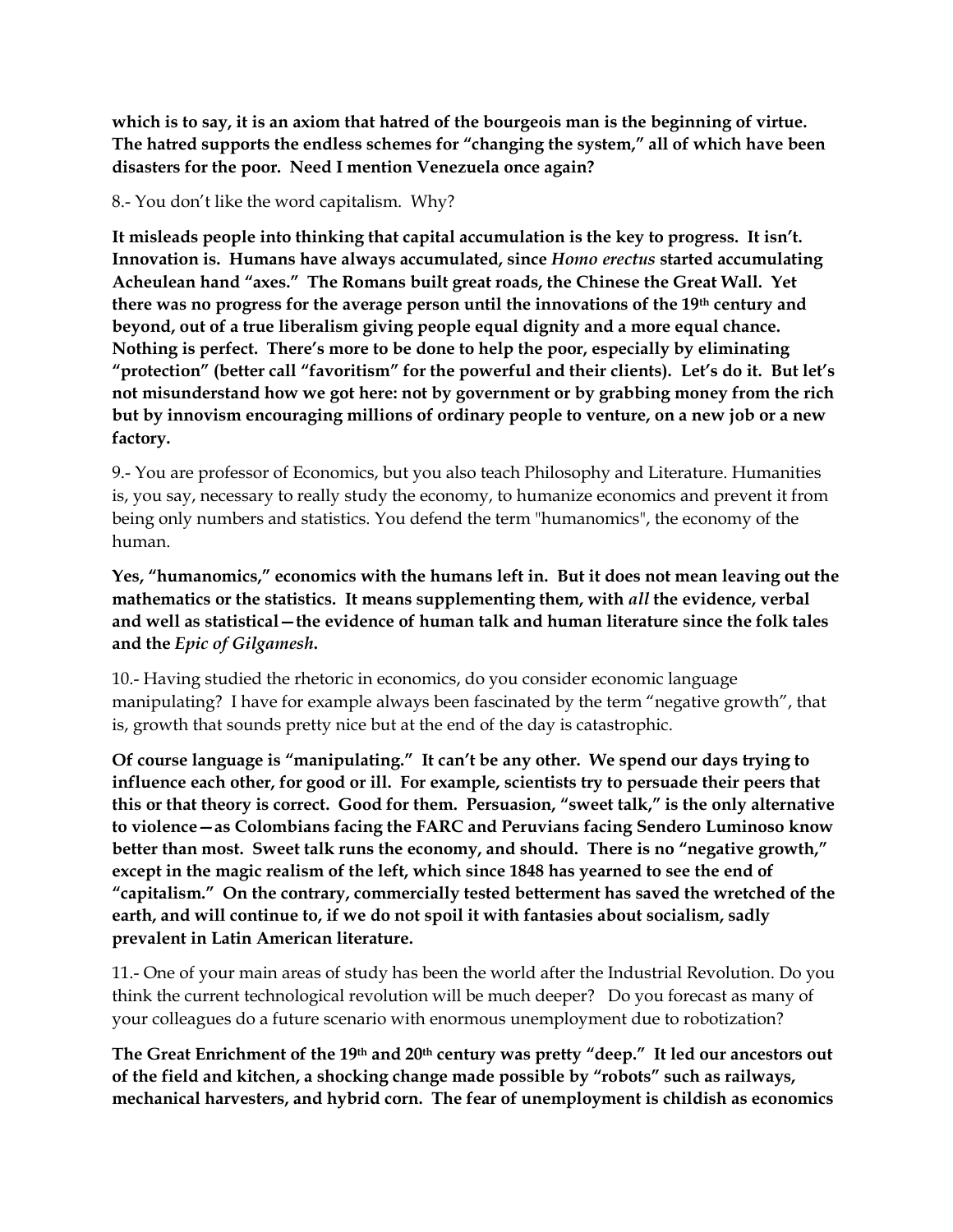**and forgetful as history. Any human device, from a shovel to a computer, is a "robot," and yet the innovism after 1800 that brought millions of such devices, mechanical, biological, and organizational, did not result in permanent unemployment. Our ancestors were virtually all peasants (mine certainly were). Now in the U.S. only 2 percent of the workforce is on farms. It is not the case that 98 percent of the workforce is unemployed! And indeed if it were true that goods and services could all be produced by merely pushing a button, it would be wonderful. We would be in Eden, not Hell.**

12.- You define yourself as a "literary, quantitative, postmodern, free-market, progressive-Episcopalian, Christian libertarian, Midwestern woman from Boston who was once a man". Did you need an enormous amount of courage to decide, in 1995 when you were 53 years old, to become a woman? Which advice would you give to a person that faces the same situation?

**You and I and everyone else needs courage to live. The mother who gets up every morning to help her severely handicapped son has more courage than most soldiers. The man who works three jobs to give his children a better life is a saint of courage. People think that gender change requires massive courage because they wouldn't want to do it—like jumping out a plane without a parachute! My advice is to take advantage of a free society in which you can make such a choice—I do not recommend the parachute one—and then get on with your life.** 

## 13.- Have you feel being discriminated for being a transgender? And for being a woman?

**For being a gender crosser, not directly so far as I know. But there may be subtler forms I would not have been aware of—for all I know I would have that job at Harvard if I had not crossed! (I don't think so, actually.) And, yes, I know I have been discriminated against as a woman. A month or so into my transition I was talking with a bunch of male economists about economics. I made a point. The men ignored it. A few minutes later John made the identical point, and all the men praised him to the skies. I said to myself,** *Yes***, they're treating me like a woman! It was the first, and the last, time I have enjoyed the experience!**

## 14.- Are you a religious person?

**Yes, I am a convert (after my gender change) from agnosticism to Anglicanism, Church of England, what we call in the U.S. "Episcopalianism." It's hierarchical Protestantism, like the Lutheran Church in Germany and Scandinavia. We Anglicans have bishops, for example, though nothing like a Pope. The joke is that it is Roman Catholicism "lite."** 

15.- Has religion any impact on the economy? Do you agree with Max Weber's idea that capitalism is a product of the Protestant ethic?

**Yes, of course it does, especially when almost everyone in Europe and its offshoots was a more or less believing Christian. How could it not? The main impact I explore in** *Bourgeois Equality* **(2016), for example, is that of non-hierarchical church governance, such as in Congregationalism or Quakerism or Baptism. Such radical Protestants (not we Anglicans or Lutherans, I said) choose in their own little congregation in town their own priests, and called them "ministers." I think it gave people the idea that they could choose their own economic adventures, too. But Weber was quite wrong, as has been shown in detail since**